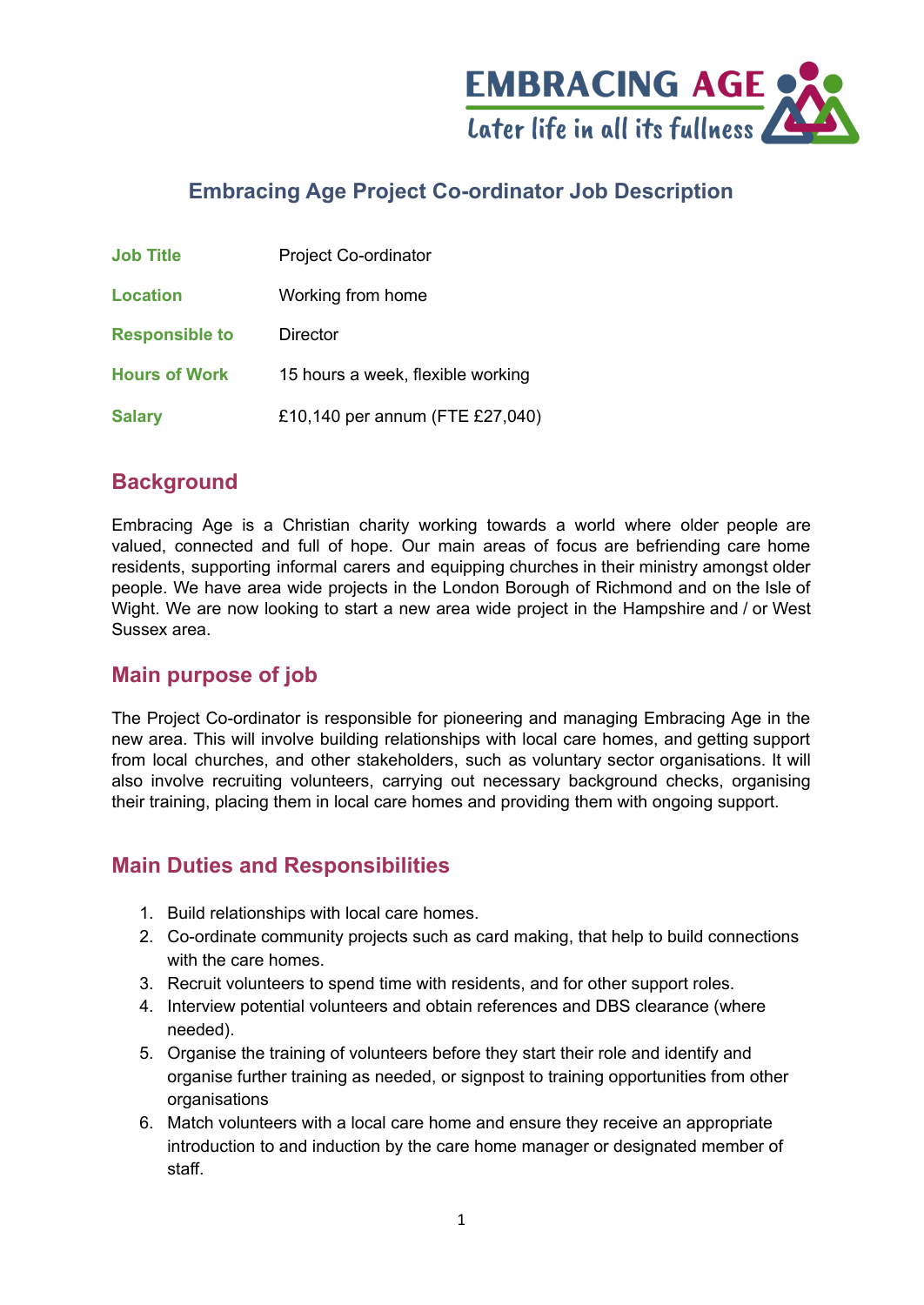- 7. Ensure all necessary forms are completed for 16-18 year old volunteers and accompany them on their first visit to the care home to meet the manager.
- 8. Provide each volunteer with an ID badge and ensure they know it needs to be worn within the care home environment.
- 9. Lead and motivate volunteers, encouraging and supporting them in their roles and rewarding and recognising their contributions.
- 10. Monitor volunteer activities, maintaining accurate records and administration (including expense claims, incident reports and so on), keeping the volunteer database up to date, and providing reports as required.
- 11. Manage referrals for volunteers for specific residents, liaising with the individuals who have referred them (this may be relatives, managers, social services etc.) to keep them updated.
- 12. Monitoring and evaluating projects, using tried and tested tools.
- 13. Commit to pray regularly for the work of Embracing Age and encourage churches to support us in prayer.
- 14. Ensure all volunteers are treated in accordance with Embracing Age's Equal Opportunities Policy.
- 15. Comply with all Embracing Age policies and procedures at all times.

The responsibilities outlined above do not represent a full list of tasks that the post holder will be expected to perform. Also it is recognised that the duties of all posts are subject to change from time to time. Alterations to duties and responsibilities and performance of similar tasks within the scope of and at the same level will be expected.

There is an occupational requirement under the Equality Act 2010 that the post holder is a professing and practising Christian. The post holder will be expected to carry out their duties within the ethos of Embracing Age.

The appointment will initially be for a term of one year; renewable by discussion subject to funding. Three months probationary period.

## **Who you are**

You will demonstrate the following essential criteria for this role:

### **Competency**

- Excellent verbal and written communication and interpersonal skills
- Initiative and the ability to pioneer a new project
- Ability to work independently and remotely, as well as part of a team.
- Excellent people skills
- The ability to engage with a range of stakeholders.
- The ability to engage, support and come alongside volunteers
- IT skills to an intermediate level, including G suite applications and an ability to quickly learn and adapt to new systems, and applications.

#### **Character**

- Ability to work effectively under pressure, and manage time efficiently
- Responsible and mature outlook